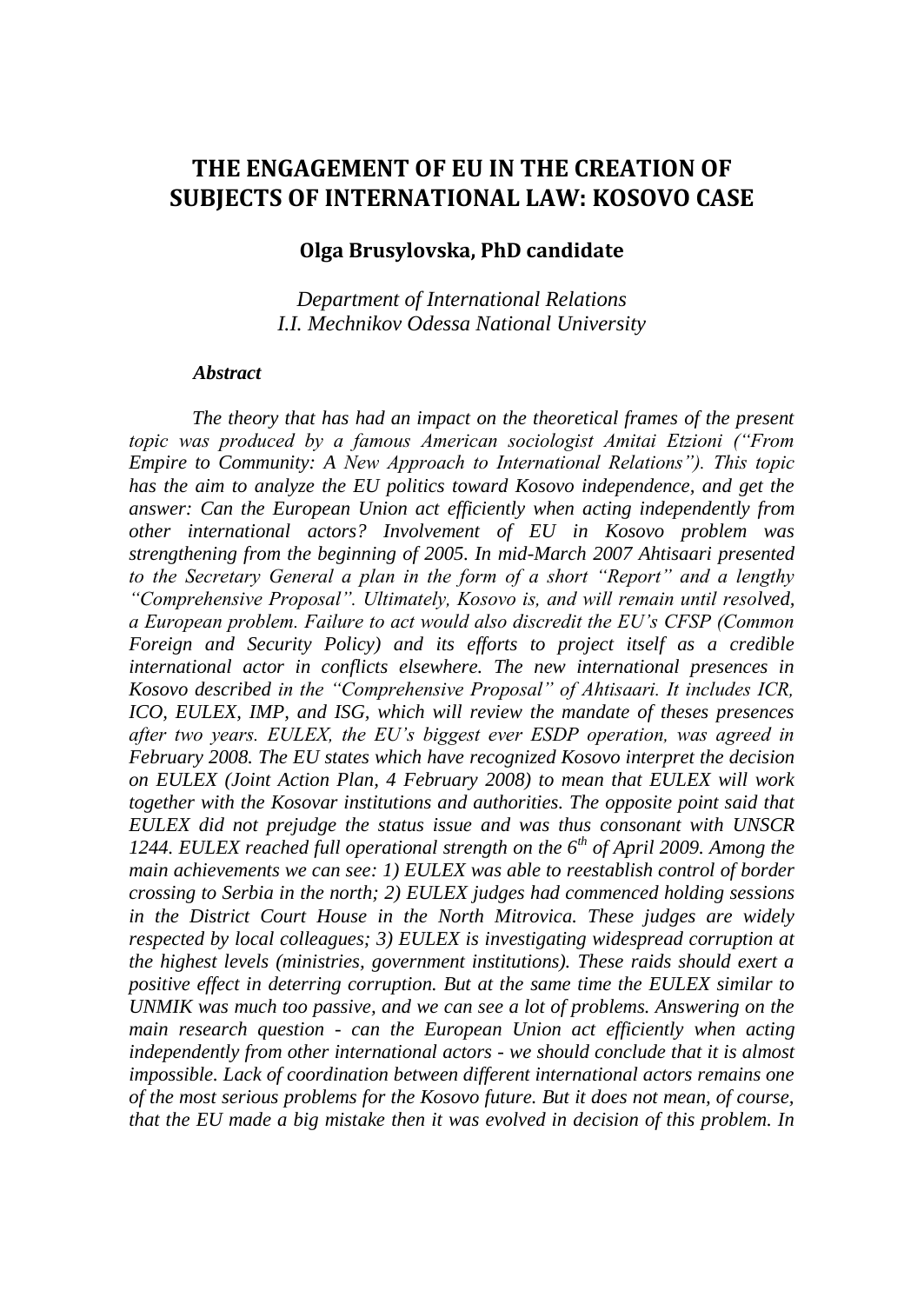*fact, there was no alternative to strengthen their presence in Kosovo, integral part of Europe.* 

#### *Keywords: EU politics, Kosovo, EULEX.*

### **Introduction**

The theory that has had an impact on the theoretical frames of the present article was produced by a famous American sociologist Amitai Etzioni. A very important fragment of Etzioni's work "From Empire to Community: A New Approach to International Relations" (2004) considers the civilization interactions. In his conception these interactions are presented in the form of mutual cultural enrichment, unlike the "clash" conception proposed by Samuel Huntington or the unilateral rejection of the traditional behavioral norms advocated by Francis Fukuyama. The process that takes place at the borders of civilizations seems to be "more like a chemical reaction rather than a purely mechanical junction of elements" - a natural synthesis of the Western respect for individual human rights with the Eastern deference to social commitments.

This topic has the aim to analyze the EU politics toward Kosovo independence, and get the answer: Can the European Union act efficiently when acting independently from other international actors? In the modern society new security challenges appear. Most of these challenges are also connected with Kosovo crisis. They are as follows: 1) terrorism and extremism, 2) illegal migration and related problems, 3) environmental problems, 4) illegal trafficking, 5) intrastate conflicts, regional conflicts, ethnic conflicts, 6) organized crime. Therefore this topic has a big degree of actuality.

#### **Consequences of 1999 NATO Intervention**

Historians and politicians for a long time will debate on the merits and demerits of US and NATO intervention in Kosovo and the Federal Republic of Yugoslavia. This intervention put an end to the oppressive regime imposed on Albanians by Milosevic, but did not affect positively on the coexistence of the Albanian and Serb communities in Kosovo's territory. On the whole, national minorities' safety problem has not been solved. The explosions of violence of Serbs have not been stopped yet. From 4,35 thousand terrorist acts 4,12 were against Serbs and Montenegrin people; 910 people were killed; about a hundred churches and monasteries were destroyed. KFOR efforts on Serbs' protection are not enough. Serbs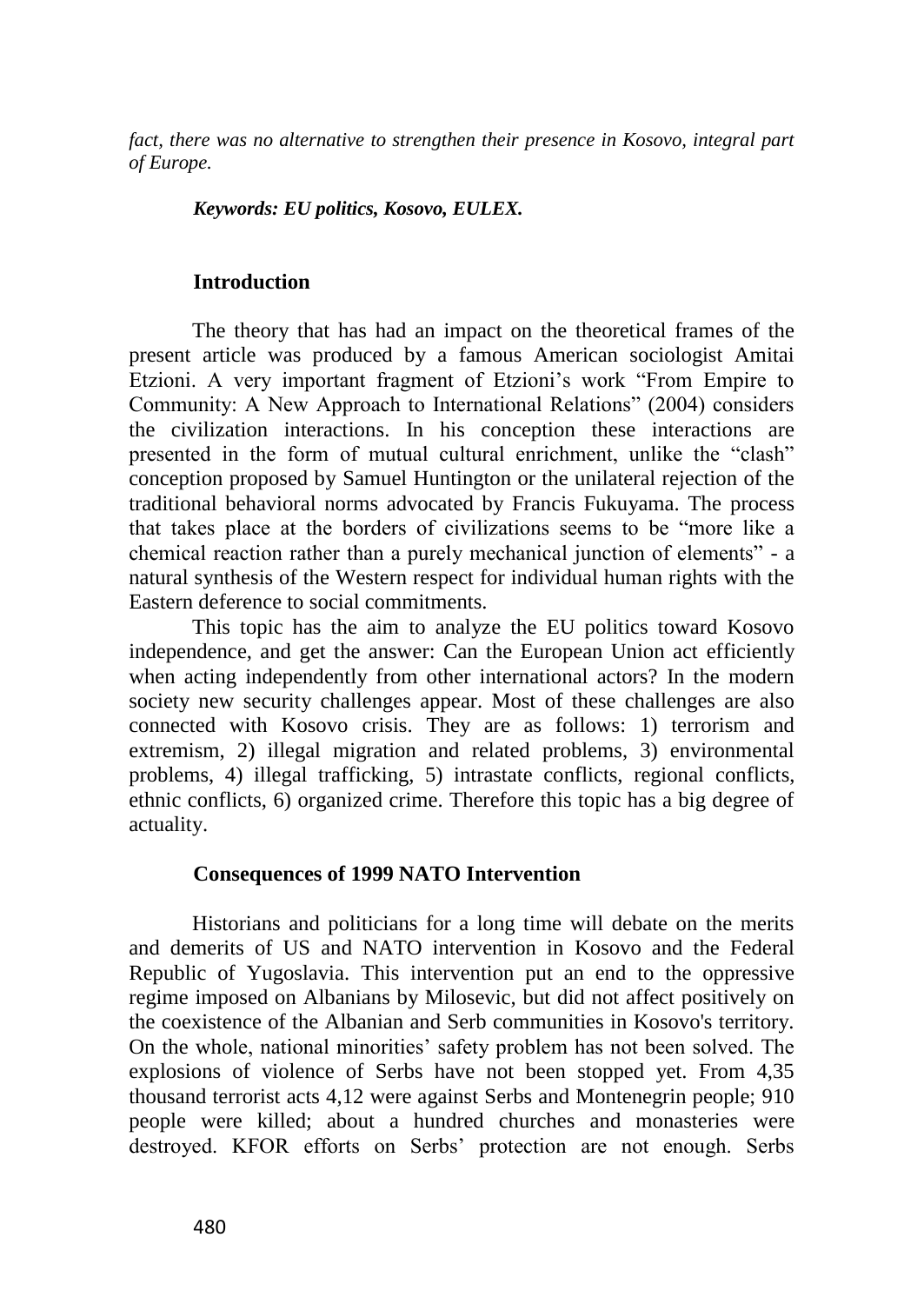continued to live in enclaves (practically in ghetto) in poor conditions. "The defenseless Serb minority became the target of ethnic violence, including intimidation, kidnapping, looting, arson, and assassination carried out by hard-line Albanians, some directly or closely associated with the KLA. Kosovar leaders Ceku and Thaci generally condemned incidents of violence against Serbs" (Cohen, 2000, p. 118 - 119). Insecurity of Serbs leads to their radicalization: they create parallel structures of power.

Among the other unsolved problems, economy issue is one of top priority. Economy reconstruction is very slow. The reparation of electricity, the roads and bridges is not over yet. Among 128.000 destroyed houses only 18.000 are reconstructed (NATO handbook, p. 158). Half of the manufacture enterprises are closed. Enterprises lack specialists, because Serbs worked there. But Albanians do not want to work in manufacture sphere. They prefer business, mostly half legal or illegal. State became the part of international trafficking of weapons, drugs, and people sale. Part of the inhabitants is involved into the Mafia structures, the other part lives on money provided by relatives working abroad. Unemployment level in Kosovo reached the number of 40% to 50% (70% among youth) (Cohen, 2005, p. 373). Half of the population still lives under the poverty line.

Undecided Kosovo problem influenced the neighboring countries negatively. Firstly, the problem of refugees was constantly aggravating (more than half million people during the year of the conflict). They settled in Albania, Macedonia, Montenegro, and Bosnia. The majority of them lived in dissatisfying conditions, supplementing the "risk groups" in these unstable countries. Secondly, Kosovo crisis caused an uncontrolled drug business. During the second half of the 90s its profits were used to finance illegal Kosovo army. Nowadays Albanian drug mafia (the union of Albanians from Kosovo, Macedonia and Albania itself) controls up to 80% of the whole turnover of drugs in Switzerland and Hungary, about 70% in Germany, and 40% in former SFRY. They distribute most of Europe's heroin (Trajkovic).

## **Involvement of the EU in the Kosovo Problem**

When Kosovo was not an independent state, the European countries unofficially recognize it. As Oli Rehn, the Head of the Commission of EU enlargement emphasized: "Kosovo will not be the US' 51th State but shall become EU's territory" (Cohen, 2005, p. 373).

Involvement of the EU in Kosovo problem was strengthening from the beginning of 2005. At this time President Ibrahim Rugova resisted the heavy pressure to dissolve his party's (Democratic League of Kosovo) alliance with the Alliance for the Future of Kosovo (Haradinaj's party). New coalition was made with the main opposition party - the Kosovo Democratic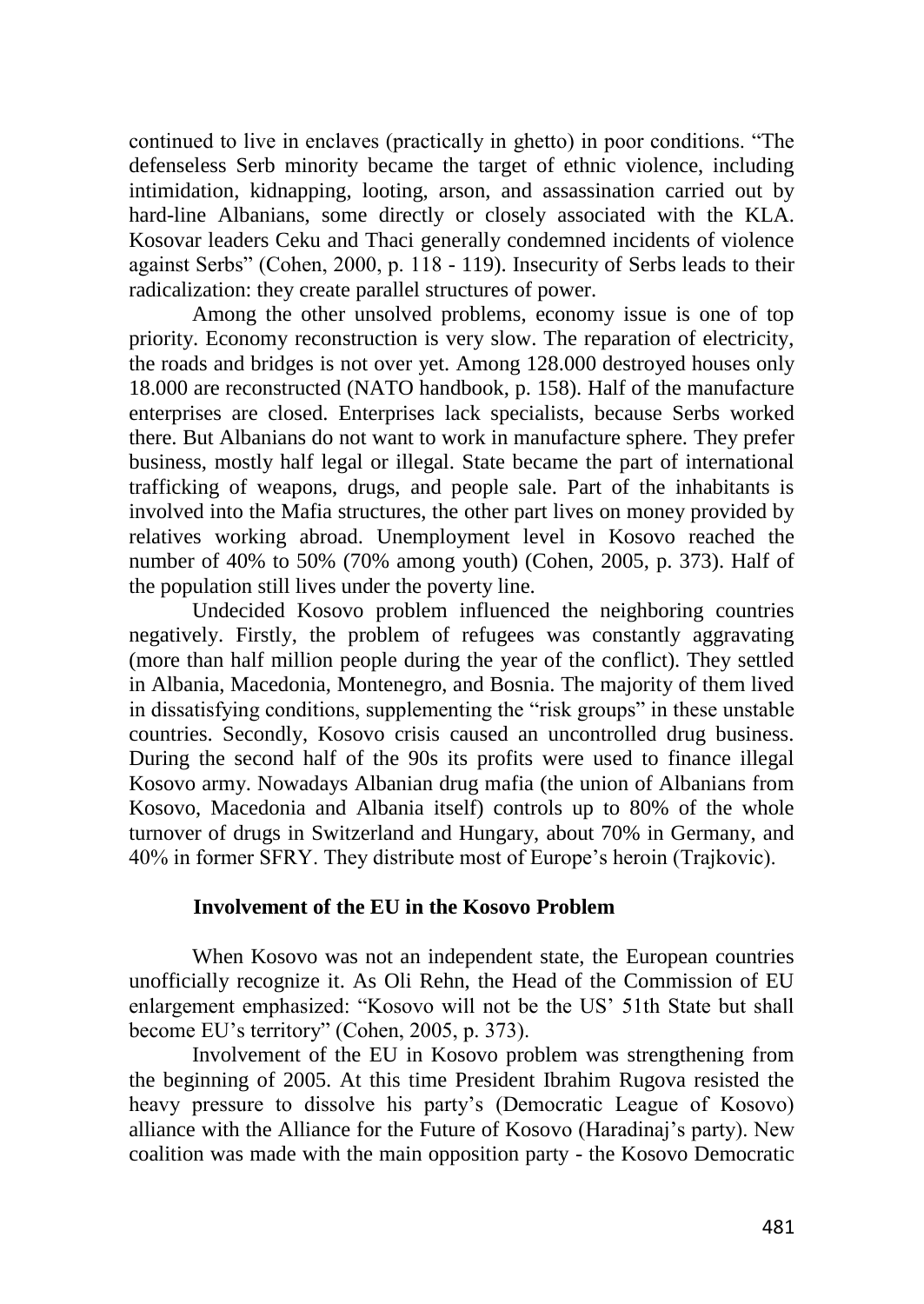Party (PDK) of Hashim Thachi. This choice was made under the pressure of EU foreign policy Chief Javier Solana.

After these changes the EU proposed new plans concerning the Kosovo problem. The former Finnish president, UN Special Envoy Martti Ahtisaari was entrusted with the task of working out a compromise with Serbian and Kosovar representatives. In mid-March 2007, after 14 months of negotiations that failed, Ahtisaari presented to the Secretary General a plan in the form of a short "Report" and a lengthy "Comprehensive Proposal" which contains fundamental guarantees for the Serbian minority in Kosovo (extensive rights, security, privileged relations with Serbia) and forecasts *conditional independence* (*supervised independence*) for Kosovo under international supervision (primarily the EU and NATO) (Delevic, 2007, p. 80).

The Ahtisaari plan had several advantages. It gave rights to Kosovo's 100,000 Serbs to manage their own affairs within a democratic Kosovo, which would be protected and monitored by the international community. It also required protection for Orthodox and Serbian cultural and religious sites. Finally, it provided for an international presence that would oversee the institutions of Kosovo and monitor the implementation of settlement. It also placed Kosovo on the road toward EU integration (Evans, 2007).

The EU has backed the Ahtisaari plan but a number of its members are skeptical about the practice with it in the absence of a Security Council blessing. On May 2007 the US and the EU submitted discussion documents amongst Security Council members outlining the "13 elements" they recommended for inclusion in a future UN resolution, including a confirmation of Ahtisaari's recommendations. Russia has made its own proposals in response to the "13 elements". All of them are in the Ahtisaari proposals, but Russia was against any form of independence until they are fully implemented. The main point of disagreement is whether Kosovo will be in a better position to meet these obligations as a part of Serbia or as an independent state, with substantial international support and assistance.

Sabine Freizer (2007) underlined: "Clearly the provisional authorities and the people of Kosovo cannot move forward on reform until they have the responsibility for governing their own state. Giving them an opportunity to build a multi-ethnic state under the EU tutelage is the best option available". But by late July 2007, the UN Security Council had failed to draft a resolution to implement Ahtisaari's proposal, largely due to Russian objections to it (Schmidt, 2008, p. 28). The negotiations of the Troika (the EU, Russia, and the USA) ended inconclusively at the end of 2007. So, strategy of the EU and the USA to bring Kosovo to supervised independence through the UNSC has failed, following the declared veto of Russia.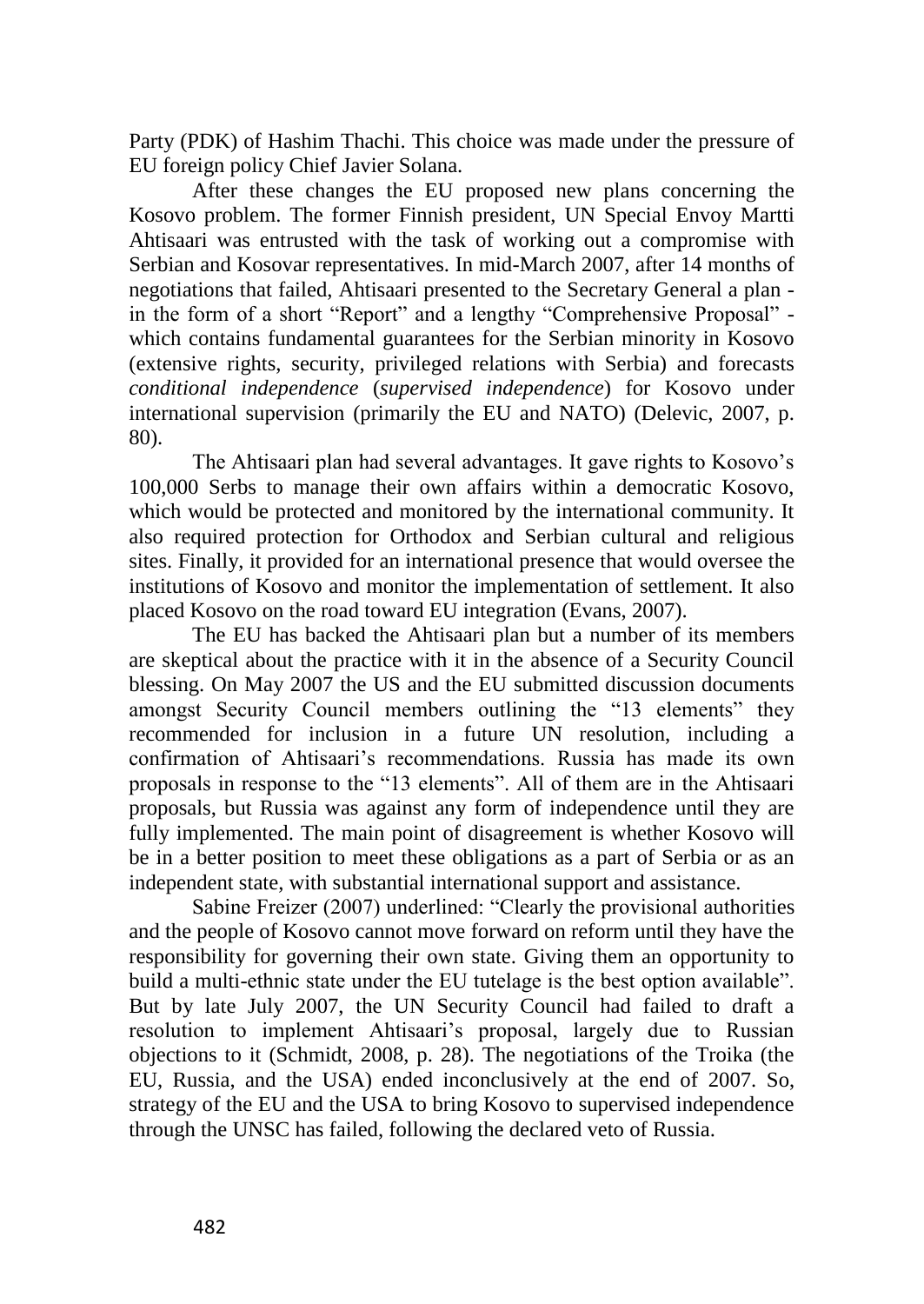Johanna Deimel and Armando Garcha Schmidt (2009) (International Civilian Office) insisted: "Russia, which until the middle of 2006 still supported the views of the Balkans Contact Group (Germany, France, the United Kingdom, Italy, US, and Russia) on the negotiations under Ahtisaari, is using Kosovo to further its global political ambitions. Despite the fact that it has counteracted its own arguments based on international law by its recognition of South Ossetia and Abkhazia, in the UN Security Council, Moscow has blocked all attempts to reorder the legal framework for the international presence in Kosovo". The position of UN is also tied with Russia. Ban Ki-moon cannot be expected to act against the Russia pressure especially without certainty that the EU itself will be firm.

## **New International Presence in Kosovo EULEX**

At the same time the political process, once begun, could no longer be stopped. Openly supported by the US and expecting to obtain approval from the EU, Pristina declared itself independent on  $17<sup>th</sup>$  February 2008.

During 2008 there was a partial turning point in the relations between Brussels and the capitals of the Balkans, due to several factors, most notably the fact that the EU Presidency of the European Union in the first semester was from Slovenia. This represented, from the politically point, an extremely significant event for the Western Balkans. This was considered a European success story: the speed of the development of a European perspective. The program of the Slovenian Presidency considered as priorities the Western Balkans and the question of Kosovo.

On  $15<sup>th</sup>$  June 2008 the first constitution of the new state entered into force, heralding the transfer of main powers from UNMIK to the Pristina government. Both the Declaration of Independence and the Constitution of the Republic of Kosovo refer to the Ahtisaari plan and its implementation. The new state invited the ICR, EULEX and KFOR.

Ultimately, Kosovo is, and will remain until resolved, a European problem. Failure to act would also discredit the EU's CFSP (Common Foreign and Security Policy) and its efforts to project itself as a credible international actor in conflicts elsewhere. Before the Declaration of Independence, the EU had given the impression of being united on the issue. As late as  $4<sup>th</sup>$  February 2008 the 27 EU member states emphasized that they were willing to assume a leading role if Kosovo agreed to implement the Ahtisaari plan. In the report of the International Crisis Group it was declared: "Europe risks a new bloody and destabilizing conflict. To avoid chaos on its doorstep, the EU and its member states must accept the primary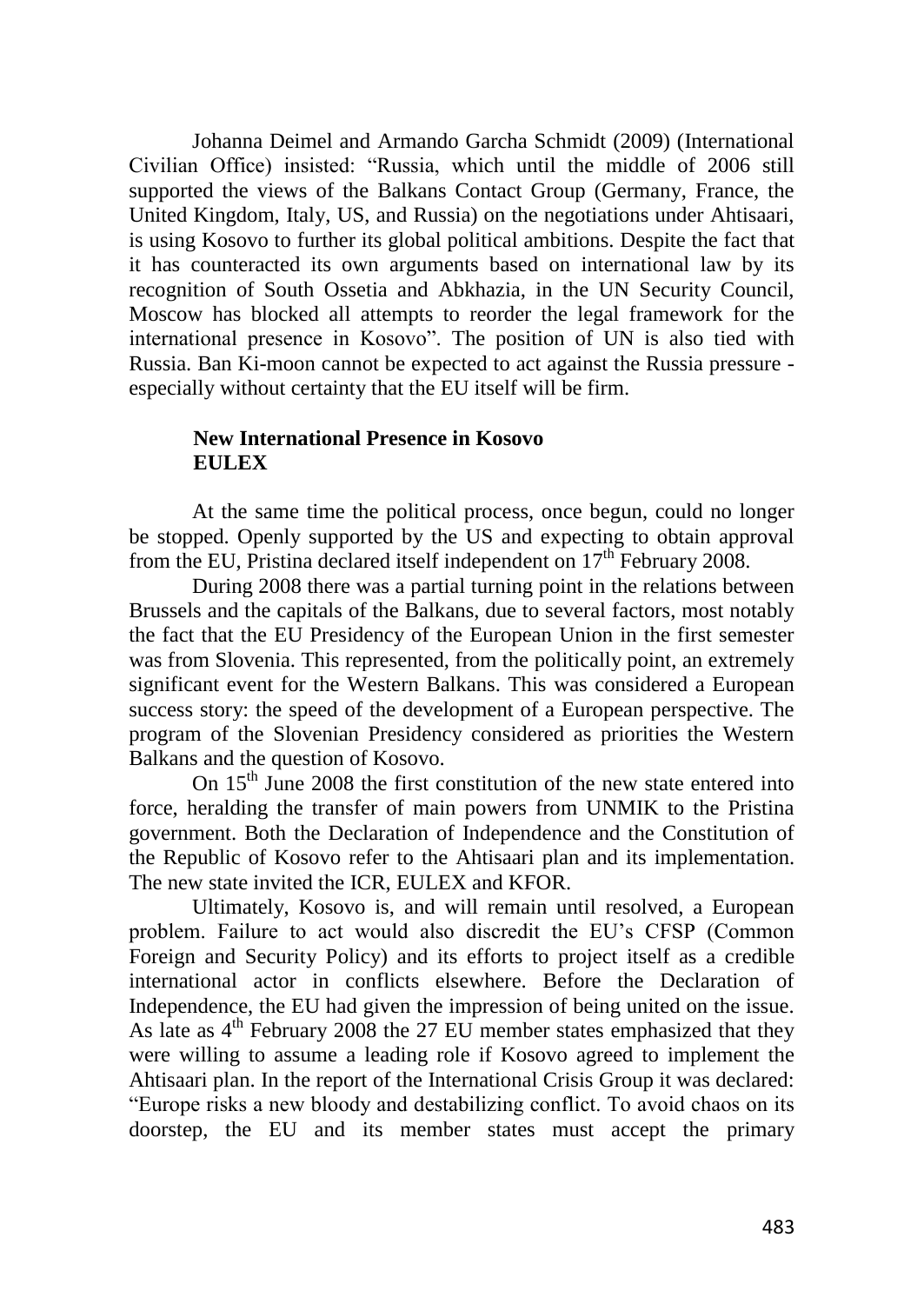responsibility for bringing Kosovo to supervised independence" (Kosovo's First Month).

The EU responded to Kosovo's independence with remarkable unity, even in the face of hesitancy among some member states. On  $18<sup>th</sup>$  February 2008 it took common note of the independence declaration and committed to play a leading role in helping the new state. On  $28<sup>th</sup>$  February in Vienna, several EU member states and the US took the lead in establishing an International Steering Committee (International Steering Group) to supervise independence. EU High Representative Javier Solana, Swedish Foreign Minister Carl Bildt and NATO Secretary General Jaap de Hoop Scheffer were the only senior officials to visit Kosovo in the first month of independence.

But now, five EU states have still not recognized the independence of Kosovo - Greece, Romania, Slovakia, Spain and Cyprus. They refused to recognize Kosovo for reasons associated with domestic policy issues (they worry about potential separatist elements at home) and international legal reservations.

At the UN assembly on  $8<sup>th</sup>$  October 2008, 77 states supported the Serbian resolution requesting the International Court of Justice at The Hague to assess the legality of Kosovo's Declaration of Independence. On  $22<sup>nd</sup>$  July 2010 judges at the ICJ voted in favor of the advisory opinion: Kosovo's independence was legal. But Romania reaffirmed its position and said: it was only decision about legality of Kosovo's act of declaring its independence and not the question and consequences of the act of appearance of a new state.

Nicholas Whyte (2005) (Europe Program Director, International Crisis Group) commented: "Those, who criticize proposals for Kosovo independence as some sort of risky exception for the Balkans, as dangerous, obsolete and anti-European decision, must know that there is no one-sizefits-all solution to building lasting peace there. The situations in Bosnia, Serbia and Kosovo are completely different. Little surprise then, that the solutions will be different as well".

Now the EU has procedures ("constructive abstention" and "enhanced cooperation") that allow decisions to be taken and action to be set in motion when unanimity is not available (Articles 23 and 27 of the Treaty on European Union).

The EU informed the UN that it would no longer fund the economic reconstruction pillar of UNMIK. Apparently, this decision had not been coordinated with UNMIK. On the other hand, the EU High Representative for the Common Foreign and Security Policy of the EU informed the Secretary-General of the willingness of the EU to play an enhanced role in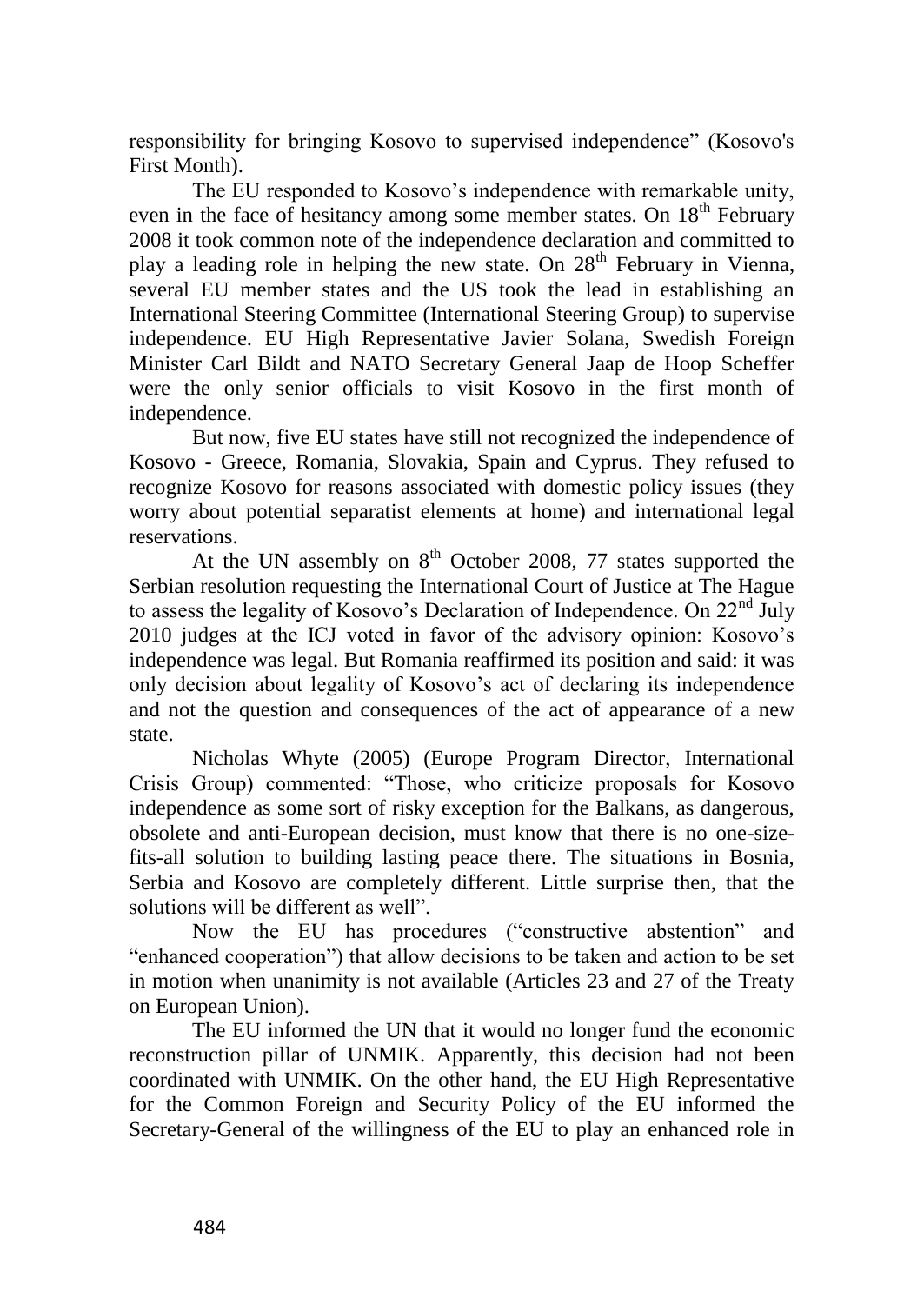the area of the rule of law in Kosovo "within the framework provided by resolution 1244 (1999)" (*Weller, 2008*).

During 2008 the international community has not managed to come up with a new legal framework for the missions. The new international presences in Kosovo described in the "Comprehensive Proposal" of Ahtisaari. It includes a lot of actors - ICR, ICO, IMP, ISG, and EULEX, which will review the mandate of these presences after two years.

EULEX, the EU's biggest ever ESDP operation, was agreed in February 2008 by Joint Action resolution. But one fundamental difficulty was a lack of legal clarity. Serbia refused to cooperate with the European EULEX rule of law mission and the International Civilian Office (ICO), which were based on the basis of the Ahtisaari plan after the Declaration of Independence. That is why UN Secretary General Ban Ki-Moon since June 2008 has been trying to find a way out of this deadlock. He attempted to receive the support of Belgrade for the reconfiguration of UNMIK and the deployment of EULEX. According to these proposals EULEX would operate under the umbrella of the UN, that is, of UNMIK.

The UN and the EU concluded technical talks on reconfiguration of the international presence at the end of July. Notwithstanding Serbian opposition, UNSG Ban has ordered reconfiguration by October, to be replaced by the EULEX mission. There have been delays in EULEX deployment, however, and the EU has been unable to deploy in Serb areas.

On 26<sup>th</sup> November 2008 Serbia, EU and UN had reached agreement on the Six-Point Plan (about customs, police, justice, transport, telecommunications, and religious and cultural heritage in the Serbian enclaves). The Security Council gave its sanction to the deployment of EULEX within the framework of UNSCR: 1244 and under the umbrella of UNMIK, which thus continues in existence. Thus EULEX will act as a technical mission and be status-neutral. As Serbia sees it EULEX, like the OSCE, will operate under the UN mandate.

So, the transfer of the full mandate to EULEX and the withdrawal of UNMIK are now dependent on Belgrade. Position of Belgrade is defined by 2 factors: 1) willingness to have progress towards EU membership candidacy status and visa liberalization; 2) not to lose Kosovo.

Kosovo has agreed to EULEX primarily because it opens the prospect of integration into NATO and the EU. But Prishtina must continue to adhere to the Ahtisaari plan. There can be no doubt about the fact that for the future the country needs a great deal of help in the areas of justice and public administration, relationship between Albanian and Serbs, and that here EULEX will perform essential tasks.

The EU states which have recognized Kosovo interpret the decision on EULEX to mean that EULEX will work together with the Kosovar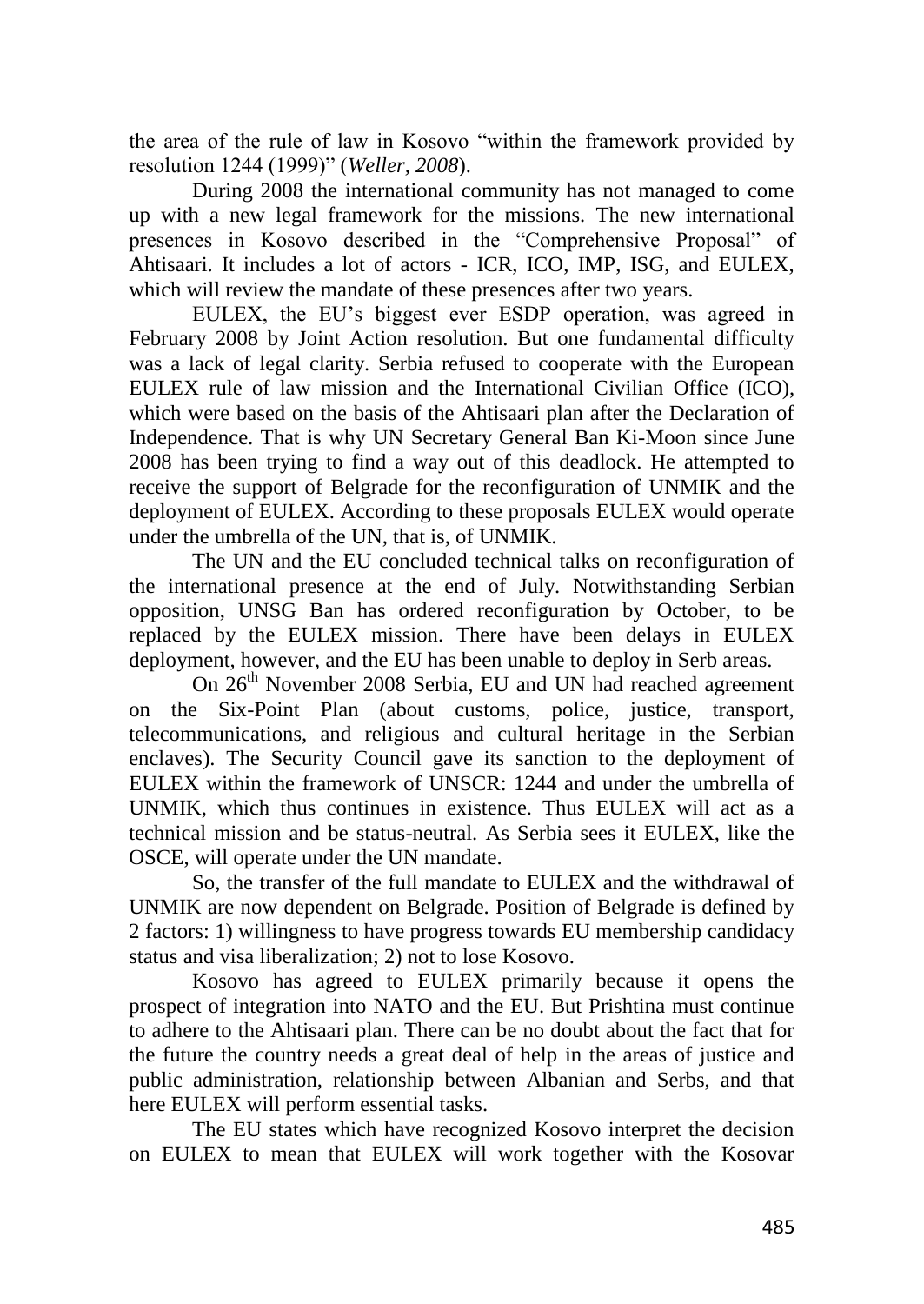institutions and authorities. The opposite point said that EULEX did not prejudge the status issue and was thus consonant with UNSCR 1244. The head of EULEX, Yves de Kermabon, received orders from the EU's PSC (Committee for Policy and Security), and Javier Solana.

Another new problem was tied with International Civilian Representative (ICR) and EU Special Representative (EUSR). Dutchman Peter Feith became the first ICR. His mandate derives only from those states which have recognized Kosovo and their International Steering Group (ISG), over which he presides. Status of ICO and ICR are unclear to both the international actors and the population of Kosovo. Since the UN Security Council has again given UNMIK the task of ruling the international supervisory process, ICO lacks a strong mandate and the question thus arises of the extent to which the Kosovar institutions are willing to follow advice emanating from ICR. But Feith, as proposed in the Ahtisaari plan, is also the EUSP. The function of EUSP is coordination of EU activities in Kosovo. The function of ICR is coordination of the international actors activities in Kosovo. This dual function of Feith is beginning increasingly to cause difficulties. Let us simply say it is difficult to understand who is responsible for what.

Peter Feith has done a great deal of consultative work for the Kosovar institutions since February 2008. But, first the bomb attack on the ICO building on  $14<sup>th</sup>$  November 2008 shows that the ICO is working in a difficult political environment. Second, we can see some disagreements between Feith and Pierre Mirel ((European Commission) concerning the leadership and steering function of EULEX shed a revealing light on the imperfection of the coordinating processes within the EU.

EULEX reached full operational strength on the  $6<sup>th</sup>$  of April 2009. There were 2569 people in the EULEX deployment, 1651 of them internationals and 918 locals. Alongside the personnel from EU member states, there are also persons representing countries outside the EU (Croatia, Norway, Switzerland, Turkey, and the USA).

Among the main achievements we can see: 1) EULEX was able to reestablish control of border crossing to Serbia in the north; 2) EULEX judges had commenced holding sessions in the District Court House in the North Mitrovica. These judges are widely respected by local colleagues; 3) EULEX is investigating widespread corruption at the highest levels (ministries, government institutions). These raids should exert a positive effect in deterring corruption. In some respects, Kosovo's reputation for lawlessness is exaggerated. The country has a low rate of violent crime, inter-ethnic crime is rare, and Serbs in most of Kosovo live securely (The Rule of Law in Independent Kosovo).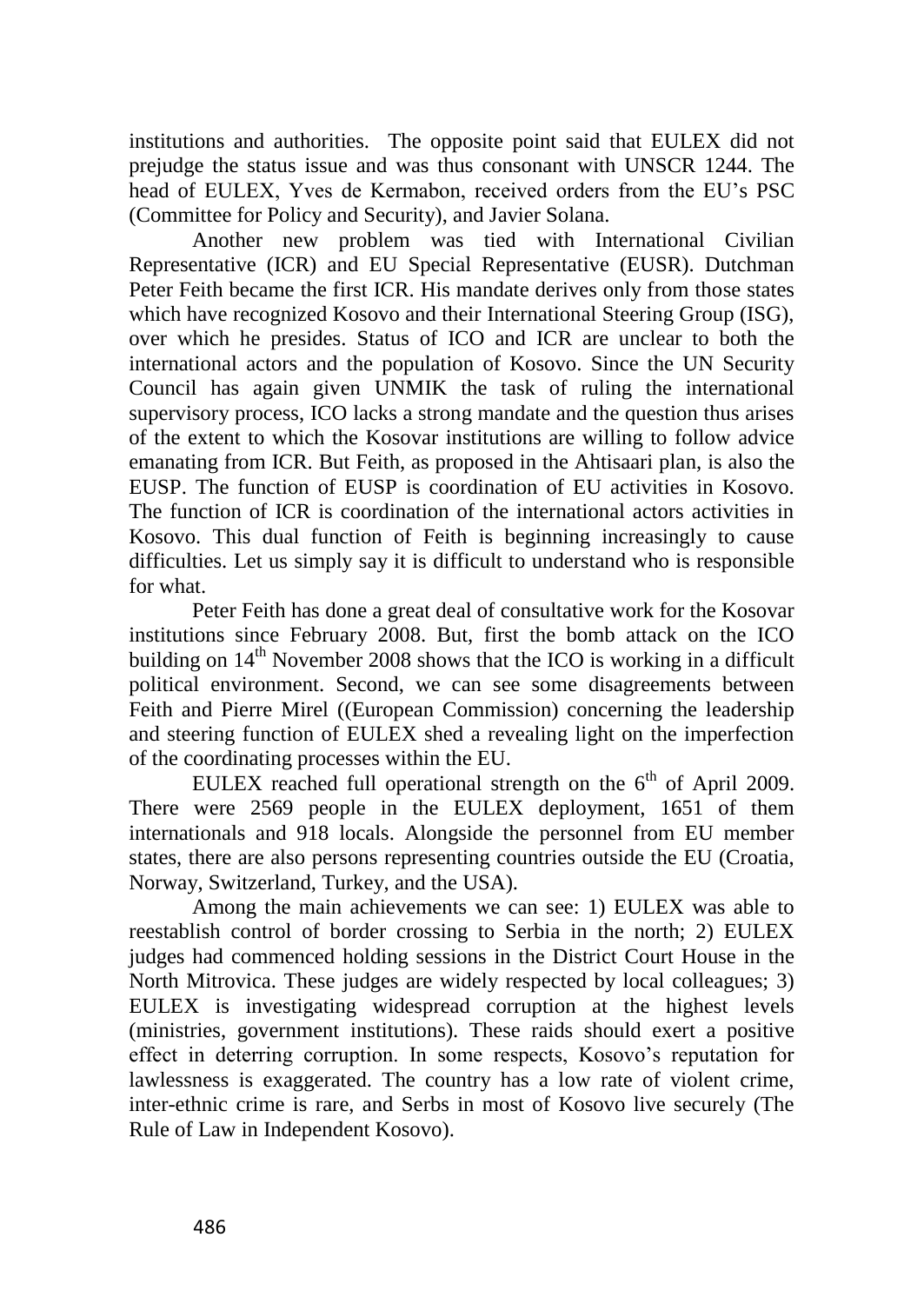But at the same time the EULEX similar to UNMIK was much too passive, and we can see a lot of problems: 1) EULEX staff of international judges and police officers works on short-term contracts. They do not understand enough Kosovo realities; 2) some EULEX's employees are demonstrating they are above the law (they would implement it for Kosovars but not for themselves); 3) millions of euro were spent on staff, their cars, headquarters etc. So now there is a need to restore the credibility of EULEX by Kosovo population; 4) EULEX judges are fighting with three different legal systems (Serbian, Kosovo, and international); 5) EULEX fails struggle with drugs trade, trafficking of women and children; 6) organized crime and corruption are widespread and growing; struggle with corruption has low effect: from 168 cases registered from 2007 to 2009 only five have resulted in indictment and another five in arrests (The Rule of Law in Independent Kosovo).

Until today, the newly born Kosovo State does not yet have control over all its territory because of the northern Serb-majority receiving support, loans and subsidies from the Serbian authorities (and Russian). In July 2011, the Kosovo authorities tried in vain to regain control of the border areas between the northern municipalities of Kosovo and the Serbia.

There are no legal obstacles to a Stabilisation and Association Agreement (SAA) with the EU, the antechamber of the accession process. Spain, Greece, Romania, Cyprus and Slovakia still do not recognize Kosovo. European integration is related to the normalization of relations with Serbia. Until September 2010, Serbia followed the policy of double track: EU integration and territorial integrity. But Brussels put Serbia in front of a choice: either Kosovo or Europe, and Serbia chose the second. Serbia after the conquest of the status of candidate country in March 2010, will not go forward in the process until there will be significant progress in relations with Kosovo. The latest Serbian proposals provide for the adoption of a measure of autonomy, but not to independence, with recognized status to the Serbian minority living in the northern Albanian-majority region.

The irruption of the economic and financial crisis at the end of 2012 was the main problem of Europe. The fact that the main issue of European governments had become the economic crisis, if not the only, put in the background the question of Balkans with considerable repercussions on the accession process. Member States, hit hard by the international crisis, turned all the attention for possible solutions to the crisis of saving money and the bailout of Greece, which, among all EU countries, has been hit hardest by the speculation. This attitude led to the removal of a large amount of time and resources previously reserved to the region. Today Kosovo again is in an extremely vulnerable position: in fact, could not boast a solid and stable economic structure and at the same time, depending in large part on foreign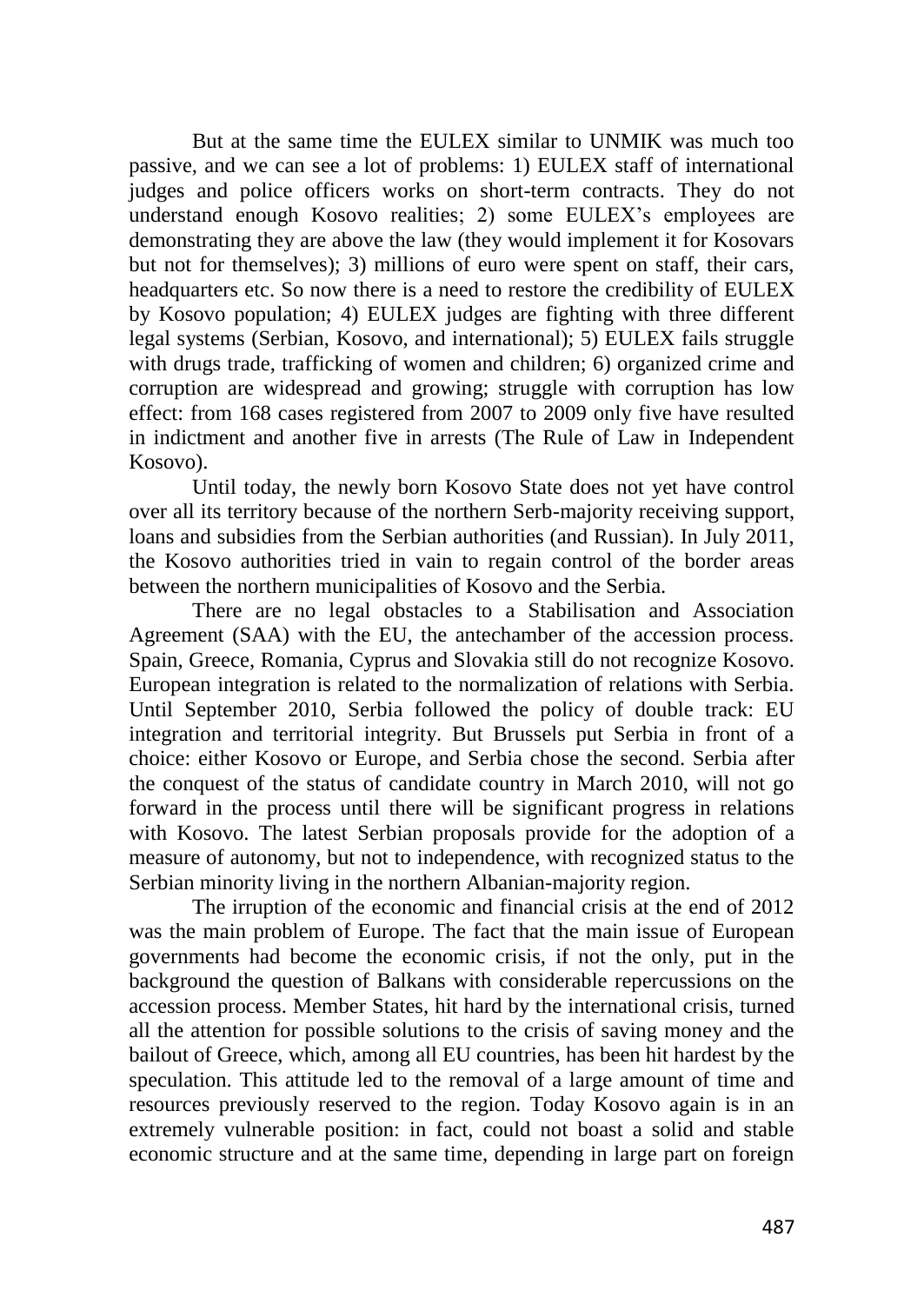investments, began recording growing deficit in balance sheet. The annual Communication on the Enlargement Strategy presented in 2009, reflected this state of affairs, in which, while reaffirming rhetorically the prospect of accession, photographed Kosovo in a phase of stagnation.

## **Conclusion**

Nowadays the EU is committed to take over further responsibility for security and stability in Kosovo from the UN-mandated Interim Mission in Kosovo (UNMIK). The EU has the lead role in a new International Civilian Office, and has deployed an ESDP rule-of-law mission (EULEX). These work in coordination with the NATO military presence (KFOR), the OSCE mission and other international partners.

The EU must create a coherent framework for its policies. The success of EULEX stands or falls with the backing which the ESDP mission has in the EU. The EU's own reputation is at stake. Therefore, the European Commission must engage intensively with EU member states skeptical about the independence of Kosovo, explaining clearly and publicly the high cost of inaction in terms of Balkan and thus European stability, and the credibility of EU CFSP. A pragmatic willingness to compromise, as it is being demonstrated by Slovakia and Greece, two non-recognition states, with regard to the recognition of Kosovo passports, opens up further room for maneuver. Maybe EU should use the Montenegrin model (Twin-Track Accession Process) in Kosovo.

EU economical strategy in Kosovo also has a lack of logic: EU spend a lot of money - millions of euro - for aid but refuse to open up EU markets to Kosovar labor. So maybe short term contracts or the opportunity for seasonal employment in Europe could be of great benefit to Kosovars. Kosovo does not remain an isolated poor house in Europe. EULEX most of all needs to change its politics in economic and social situation; to put money in agriculture, education, health care; to control process of privatization and investments in big projects. Now corruption is one of the biggest problems, but EU tactics should be changed: prevention is as important as prosecution.

EULEX needs structural changes in personnel policy such as longer-term contracts and well trained staff. Also there is a need of bigger transparency of EULEX politics; maybe through including in evaluation process not only international actors, but representatives of civil society and independent scientists.

So, answering on the main research question - can the European Union act efficiently when acting independently from other international actors - we should conclude that it is almost impossible. Lack of coordination between different international actors remains one of the most